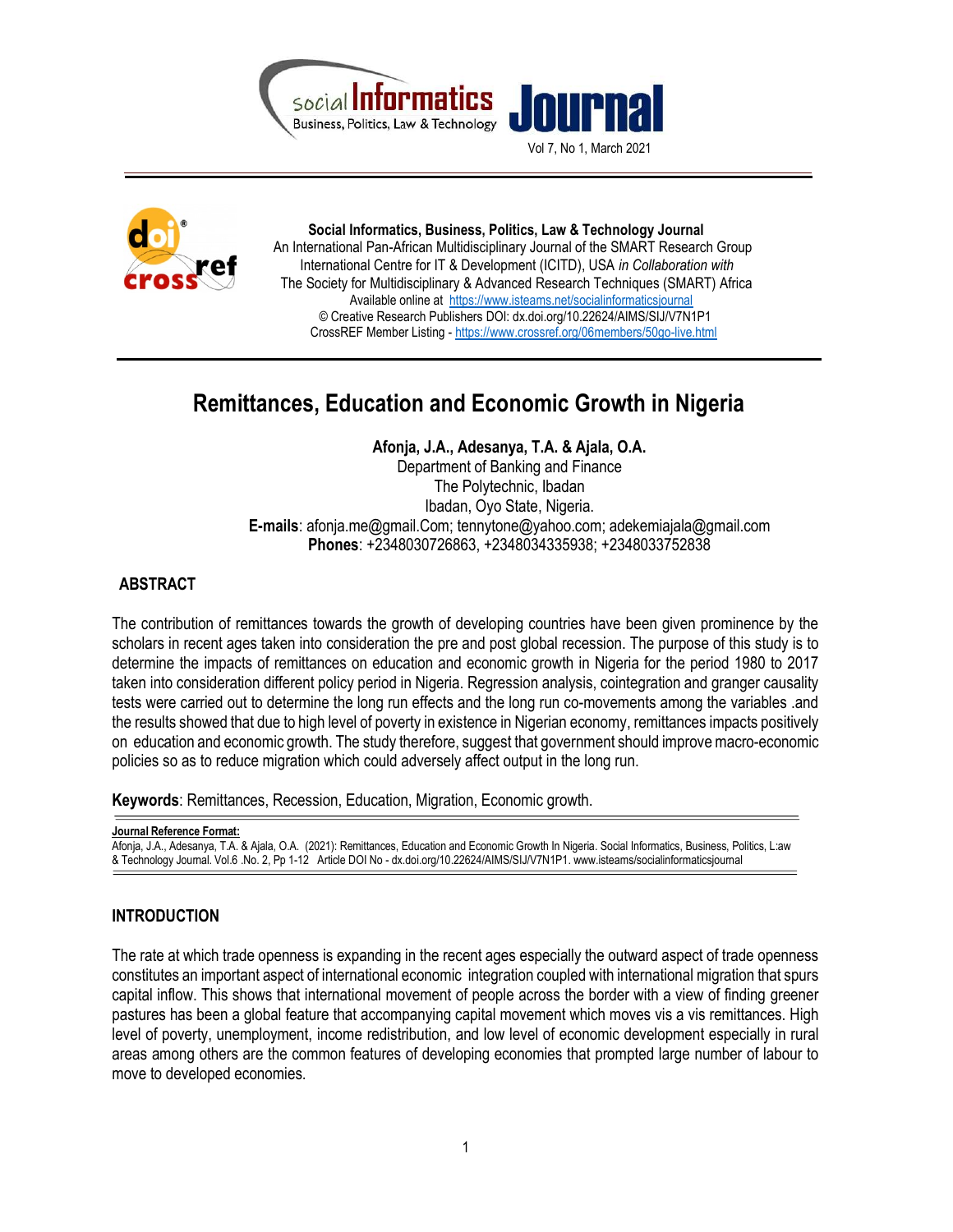

Hence, the earnings from those countries is recognized as an important driver of the economy as it plays significant roles at reducing poverty and all the stated problems in developing countries (Iheke, 2012).It is as result of this that remittances was regarded as one of the features of developing countries. In sub Saharan Africa, Nigeria has been regarded as the largest recipient of remittances in the region (Hernandez-Coss and Bun; 2006); as at 2008, she is in the sixth highest position in the world (World Bank, 2008; The Nation, 2009). Essentially, remittances represent one of the main sources of income not only to the household but to the government . To household, it augments the consumption pattern of individual as their level of income increases because income represents the main budget constraint while to government, it increases the level of revenue through taxation and fees; while on the whole, it increases savings asset accumulation, better education and general well being (Hadi, 1999; Edward and Ureta, 2001; Yang, 2003).

Remittances have both positive and negative effects on the economy ,it means that all the sector of the economy will at one point in time feel its impact.. Education is not an exception; Education has been recognized as the backbone of all sectors for economic development. It helps at increasing human capacity in order to expand production capacity so as to achieve better economic growth. Due to high rate of poverty in developing countries including Nigeria (Ojeme, 2017), the effect of remittances on education cannot be over emphasized as it is associated with increased household investments in education, and entrepreneurship among others. Larger portion of the population remain poor, which makes it difficult for the parents to afford quality education for their children. Evidence from some parts of developing economies such as Sri Lanka showed that with remittances in recipient households, it is easy for them to afford private educational institutions and thereby providing better quality education for their children (Uzochukwu and Chukwunonso, 2014).

Endogenous growth theory have been able to identify the importance of human in economic growth. The significance of government revenue ,savings of household and foreign exchange are also recognized as the major determinants of growth. Given the weaknesses and shortfalls of those variables in the developing economies, remittances sent back to the home from abroad therefore seemed to be another source of supply. When beneficial resources are flying out of the country for better places, a lot of problems associated there from including brain drain which in the long run becomes asset in abroad;

Can we encourage migration, because of remittances and improve the financial standing of household which can be used for consumption and to set up subsistence agriculture and other investments needed to move above the poverty trap or discourage it, hinders our educational sector; discouraging our youths from having solid education and also remain in abject poverty. Governments has been unable to provide enough foreign exchange needed in the economy as a result of reliance on one line of product (petroleum, in Nigeria) for export. Excessive internal and external borrowing to finance most of the development projects which led to years of deficit financing without any main way out.

Literature confirmed that for more than a decade ago, the aggregate Overseas Development Assistance (ODA) has reduced by more than half and foreign direct investments are dwindling (Sims & Lake, 2000). All these sources are suppose to boost the standard of living and improve the economic growth, unfortunately contrary is the case hence remittances is another main source. A well managed and articulated remittances will promote economic growth and development as an alternative source of foreign exchange earnings and as a source of liquidity and palliative for balance of payment deficit (Nightingale, 2003). It on this premise that this study intends to determine the impacts of remittances on education and economic growth in Nigeria as the broad objective;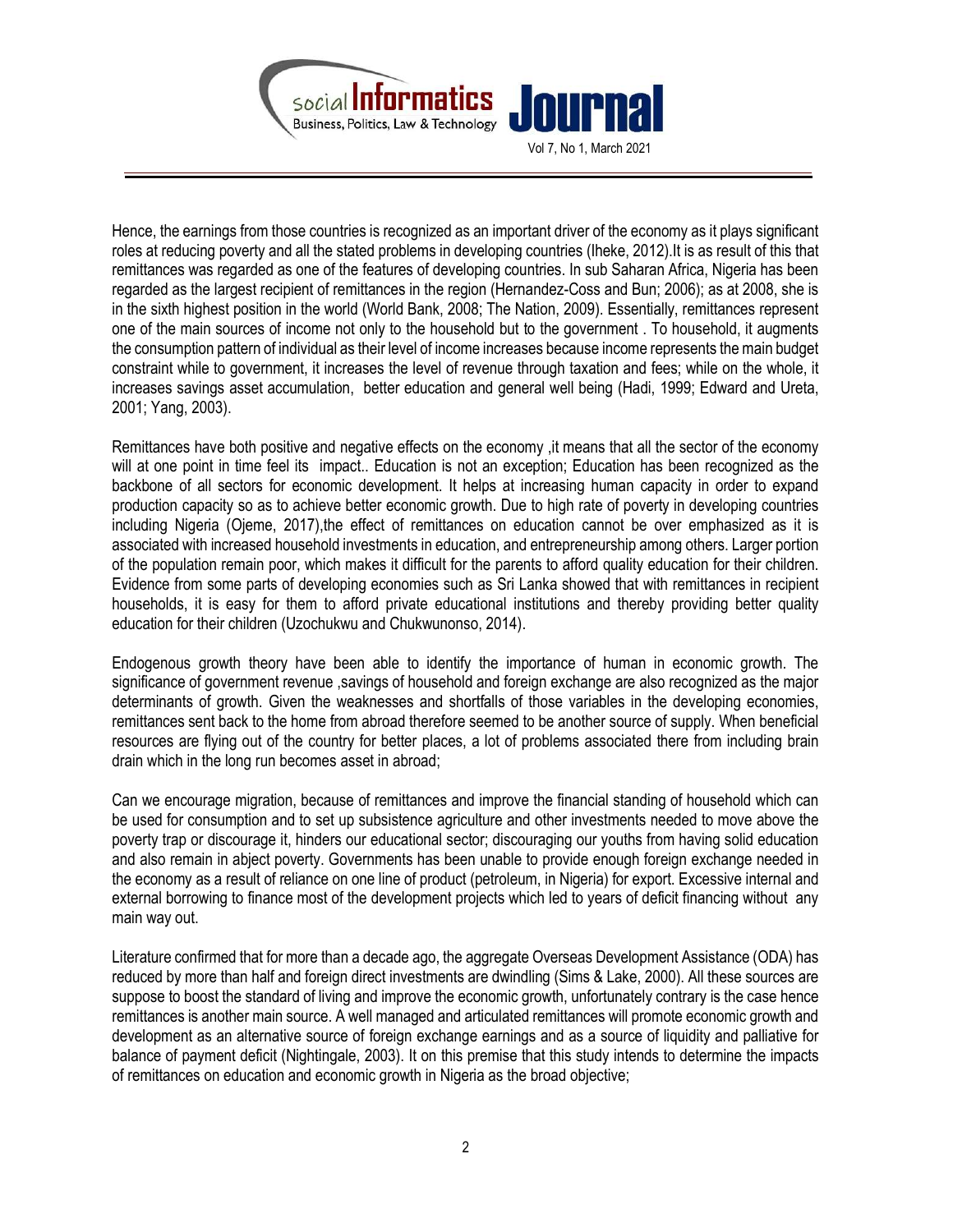

While the specific objective of the study are: To determine the relationship that exists among remittances, education and economic growth in Nigeria; and to also determine the effects of remittances and education on economic growth in Nigeria. The study has been able to develop the following hypothesis in a null form: No significant relationship exists among remittances, education and economic growth in Nigeria; Remittances has no effects on education and economic growth in Nigeria. The study covers the period of 1980 and 2017 which is sixteen years. The choice of the period is to cover pre and post Structural Adjustment Program (SAP) in Nigeria.

This is to determine the effect of remittances on the stated variables during the said period. The study is of high importance to the academia and the policy makers so as to take the right steps and to make the corrective policy. This research has been divided into four sections, Section one deals with Introduction ,section two is about Literature review, section three concerns theoretical and methodology and section four is about empirical review, conclusion and recommendation for further studies.

## 2. LITERATURE REVIEW

Migration is defined as the movement of people over some distance and from one usual place of residence to another. Migration in this context refers to the movement of people for income maximization. It can be grouped into two divisions; internal and international,while internal means movement of people within their country of origin (inmigration and out-migration), which could be due to various social, economic and political factors. International migration, which is the interest of this study is the movement of people outside their countries of origin (emigration) into another country (immigration) (Nwajiuba, 2005).People migrate to developed counteies due to the higher wages being paid in those economies.

Remittances on the other hand is a product of migration. It refers to the part of the migrants wages or earnings sent back to the home country by the migrant. Remittances in most cases are in monetary form and other cash transfer although we have it in kind as well that migrant sent to their families and communities back home (Puput, 2010). As migration continues to increase, the corresponding growth of remittances has come to constitute a critical flow of foreign currency into many developing countries

#### 2.1 General Principles for International Remittance Services

The following public policy objectives for the provision of remittance services have been defined: Remittance services should be safe and efficient. To this end, the markets for the services should be contestable, transparent, accessible and sound. The market should be competitive enough to encourage remittances and to reduce the price of remittance services.

 It should be open to new entrants (ie the remittance industry should be contestable). Also, such a market would give senders and receivers clear information about the price and other features of the services ( the remittance industry should be transparent); easy access to remittance services ( the remittance industry should be accessible); and reasonable protection from operational failures and criminal abuse (the remittance industry should be sound). Competition needs to be on the basis of a level playing field, with sound legal underpinnings and an awareness that, because markets do not always function optimally, some degree of regulation may be needed.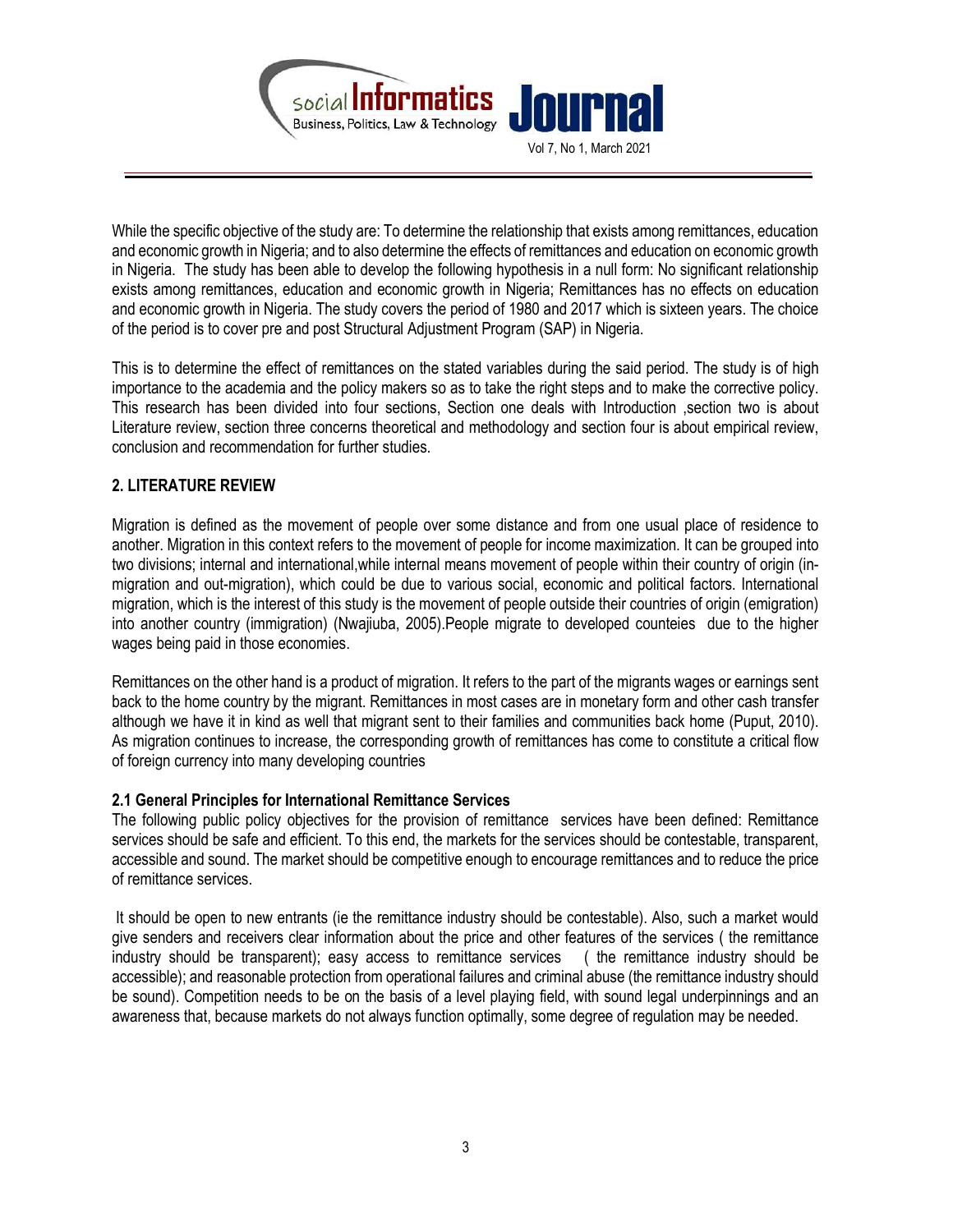

## 2.2 Remittances, Education and Economic Growth in Nigeria

Remittances constitute a significant portion of a country's capital inflow and this is growing at a fast rate (world bank, 2012).It is one of the major channels of reducing household burden in form of consumption, education fees and levy, health and in general it can be said that it reduces the level of poverty in Nigerian economy. Despite, cash benefits being noted, remittances also help in continuous human development across a number of sectors which improves the financial status of the poor and increase income for the families and individuals in the societies. The positive spill-over effects are also noticeable in the expenditures and investments made by the remittance- receiving households which accrue to the entire communities. The total remittances in Nigeria has been aggregated to equal to about half foreign direct investment (FDI) (world bank,2012).

## 2.3 Notable Remittances Bodies in Nigeria

As at 2004,United Kingdom is the major destination of Nigerians and bulk of remittances flow into Nigerian economy (DfiD, 2005).Apart from giant western union, most of the banks in Nigeria represent global money transfer to ensure that remittances is carried out competitively. Different agents also dominate the industry such as MoneyGram, Travelex, Vigo, and Cash4Africa.Most of the telecommucation companies were not left out by strategizing remittances in form of transfer of data and recharge cards to their friends ,relatives and families (Agu, 2009) . Nigerian Postal Services and other informal channels were also included which are in form of cash, valuables such as jewelry, electronics, cars, and clothing usually carried by traveling individuals. The benefits of remittances through informal channels include reduced fees for senders and favorable exchange rates for recipients using the black market (Osili 2004 ; Agu, 2009). Although the informal channels of sending remittances in Nigeria is neither organized nor recognized but these informal channels make it difficult for accurate estimation of remittances inflow

#### 2.4 Theoretical Review

Remittances has become a common phenomenon in recent ages and this made it possible to have a number of theories on the subject matter. From Neo classical theory of Migration which focuses on the theoretical models emphasizing internal labor migration in the face of economic development (Harris and Todaro, 1970) that result from decision to migrate. it is a model that sees migration as an individual's decision contrary to the New Economics of Labor Migration (NELM) that looks at migration as a household decision. Also the inclusion of pure altruism theory, implicit family agreement theory and portfolio management decision theory.

According to Kaasschieter (2014), pure altruism theory is anchored on the motive for migrant remitting money home out of concern for the wellbeing of his family and associates in his or her home country. This theory is anchored on three basic assumptions. First, remittance is a function of the immigrant income. Second, it is the level of income of the migrant family and associates in the home country (The higher such income, the lesser the remittance and vice versa). Third, itis the level of attachment to the family member by the migrant (The higher the attachment, the higher the remittance). However, the level of attachment is inversely related to the number of years the migrant have been residing abroad. On the other hand the implicit family agreement theory propounded by Lucas and Stark (1985), emphasises how migrants and family at home develop an implicit contract that will mutually benefit all from migration. The contract normally combines element of investment and repayment.

On the other way round, the Neo classical are of opinion that the main cause of migration is the real wage differences and it increases the flow of capital. It is assumed that employment opportunities and the differences in wages were the core determinants or factors for emigration. The theory has however been challenged on the basis that it failed to take cognizance of the effects of remittances on the economic activities in reality.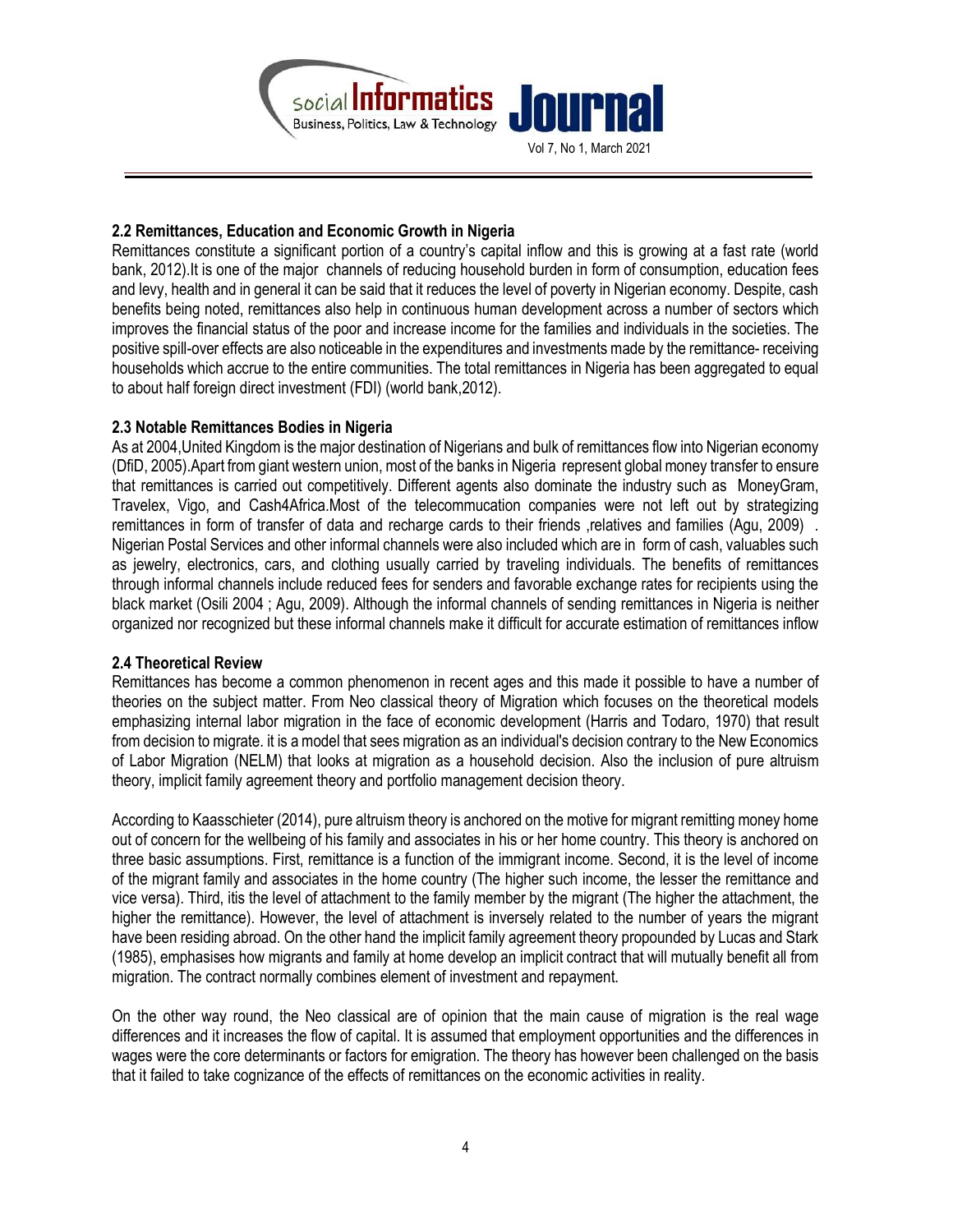

#### 2.5 Empirical Review

Various studies have examined remittances and the conclusion on the subject remain inconclusive. Ahlburg (1991) studied diasporas remittances with respect to economic growth in developing countries.The study submitted that remittances undermine productivity and growth in low-income countries as they are readily spent on consumption rather than on productive investments; despite, the study concluded that remittances have positive influence on growth. Ratha (2003) investigated the impacts of remittances on household consumption ,the study showed that diasporas' remittances increase the consumption level of rural households, which might have substantial multiplier effects, because they are more likely to be spent on domestically produced goods but have negative effects on the economic development of the nation.

Adams and Page (2005) explored effects of migrant remittances on developing economies. The study pointed out that remittances impact positively on the balance of payments in many developing countries as well as enhances economic growth, through their direct implications for savings and investment in human and physical capital and, indirect effects through consumption. Natalia et al. (2006) investigate the impacts of remittances and economic growth, and found positive impact of remittances on economic growth. Acosta, Calderón, Fajnzylber, and López (2008) are of the similar submission in a very close study with Adams and Page (2005) and also concluded that remittances positively impacts economic growth in developing economies. Rao and Hassan (2009) investigated the relationship between remittances flows and the macro economy in Nigeria; the study utilised a four-sector medium scale macro model, and they noted that migrant remittances have positive effects but marginal effect on growth.

Agu (2009) reveals a weak link between remittances and the real sector and components of aggregate demand. He pointed out that the existence of leakages of remittances proceeds through imports could be responsible for the weak nexus. Udah (2011) reiterates that remittances affect the economic performance in Nigeria, the stiudy employed the autoregressive distributive lag (ARDL) model through its interaction with human capital and technology diffusion. The study however concluded that for Nigeria to benefit from international transfers, policies should be fine-tuned to attract more remittances into the educational sector and technological transfers.

Ukeje and Oiechina (2013) employed a time series data from 1970-2010 in an error correction methodology (ECM) to investigate the empirical impact of workers' remittances on economic growth in Nigeria. They observed that workers' remittances are significant and have positive impacts on economic growth. They noted that remittances received by developing countries registered a sharp increase, overUS\$300 billion of workers' remittances were transferred worldwide through official channels, and it was likely that billions more were transferred through unofficial ones (world bank, 2009).

Consequently, the authors recommend the need to provide an adequate infrastructure for attracting more remittances into the economy through a formal financial sector channel as well as measures encouraging the recipients to channel such into the productive sector or through domestic savings that would boost investment and economic growth, rather than become enmeshed in non-productive activities. Critical analysis of the literature revealed that there is no conclusive evidence on the research topic and that the gaps filled by the remittances on the poverty rate of household on education have not been examined to the best of our knowledge, it is on this basis that this paper contributes to existing literature.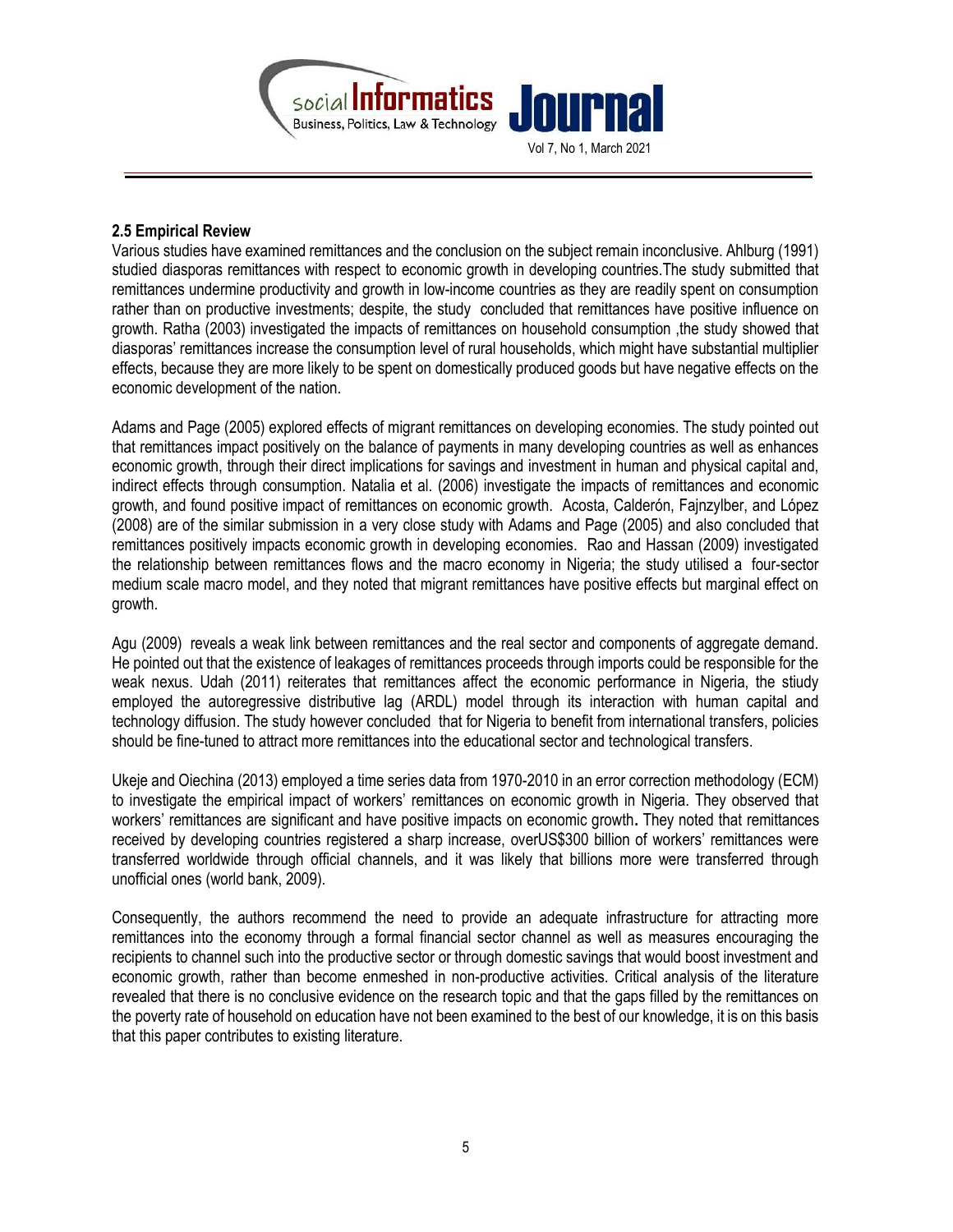

# 3. METHODOLOGY

Secondary data has been employed for the study covering the period 1980-2017. The sources of data include official publications of the World Bank, Central Bank of Nigeria, National Bureau of Statistics, Journals and other relevant publications. Data collected were analyzed using trend and regression analysis. The empirical model of the regression analysis followed the works of Giuliano and Ruiz-Arranz (2005) and Ahortor and Adenutsi (2009) and is given by:

GDP = f(RTM, PSC, GFC, INF, GEP, EOP)

The model can be rearranged for further analysis as ; GDP =  $a_0$  +  $\alpha_1RTM$  +  $\alpha_2PSC$  +  $\alpha_3GFC$  +  $\alpha_4INF$  +  $\alpha_5GEP$  +  $\alpha_6EOP$ GDP =  $\alpha_0$  +  $\alpha_1$ RTM +  $\alpha_2$ PSC +  $\alpha_3$ GFC +  $\alpha_4$ INF +  $\alpha_5$ GEP +  $\alpha_6$ EOP +  $\varepsilon$ 

Where:

GDP is the real GDP per capita; RTM is a measure of remittances per capita; PSC is human capital investment proxied by Primary school enrolment; GFC is investment proxied by gross fixed capital formation as a percentage of real GDP; INF is natural growth in Consumer Price Index used as proxy for inflation; GEP is government spending; EOP is economic openness (EOP) which is proxied by the ratio of total exports and imports to GDP.  $\epsilon$  is th error term

#### Empirical Results and Discussion

Table 1

Descriptive statistics

|                 | <b>LNEOP</b> | <b>LNGDP</b> | <b>LNGEP</b> | <b>LNGFC</b> | <b>LNINF</b> | <b>LNRTM</b> | <b>LNSSC</b> |
|-----------------|--------------|--------------|--------------|--------------|--------------|--------------|--------------|
| Mean            | 3.916761     | 1.999335     | 6.071676     | 4.052527     | 3.948960     | 20.16252     | 3.446131     |
| Median          | 3.930747     | 1.982829     | 6.041976     | 4.050219     | 3.910302     | 20.87736     | 3.531857     |
| Maximum         | 3.981213     | 2.060382     | 6.498225     | 4.139031     | 4.100343     | 23.76779     | 4.020056     |
| Minimum         | 3.840892     | 1.952814     | 5.742656     | 3.956384     | 3.829706     | 14.50866     | 2.610203     |
| Std. Dev.       | 0.044822     | 0.035939     | 0.244600     | 0.049998     | 0.075009     | 3.165438     | 0.291945     |
| <b>Skewness</b> | $-0.408276$  | $-0.497913$  | $-0.342576$  | $-0.102840$  | $-0.717785$  | $-0.339448$  | $-0.541859$  |
| Kurtosis        | 1.748801     | 1.654989     | 1.666199     | 2.331214     | 2.262646     | 1.664113     | 3.571485     |
| Jarque-Bera     | 3.441394     | 4.317785     | 3.466373     | 0.754766     | 4.015353     | 3.461804     | 2.314101     |
| Probability     | 0.178941     | 0.115453     | 0.176720     | 0.685653     | 0.134300     | 0.177125     | 0.314412     |
| Sum             | 144.9201     | 73.97541     | 224.6520     | 149.9435     | 146.1115     | 746.0131     | 127.5068     |
| Sum Sq. Dev.    | 0.072324     | 0.046497     | 2.153844     | 0.089994     | 0.202550     | 360.7198     | 3.068344     |
| Observations    | 37           | 37           | 37           | 37           | 37           | 37           | 37           |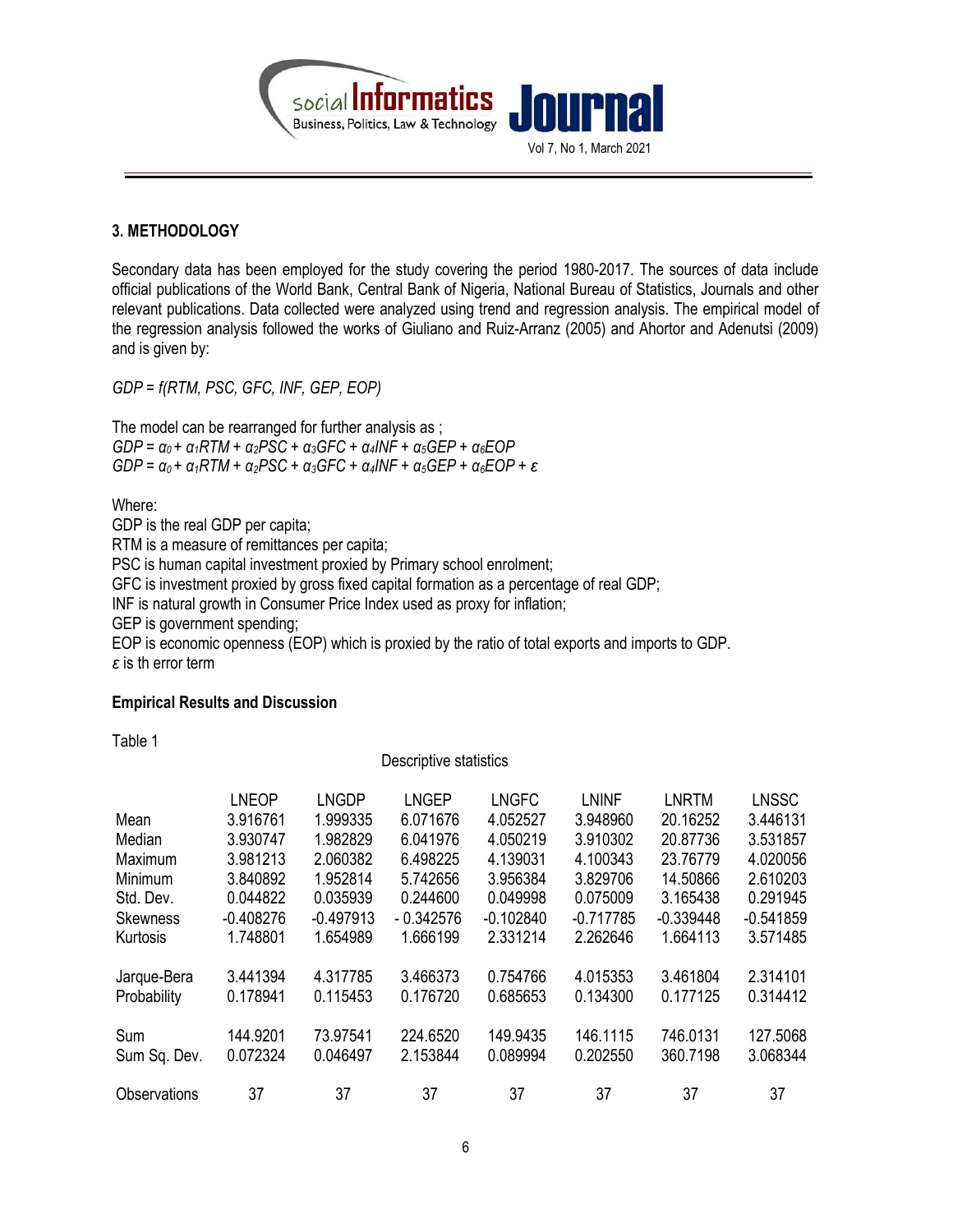

The results of the descriptive statistics above confirms the reliability of the data as the mean and the median are within the minimum and the maximum level. The numbers of the observations are large enough and the results of the variables are negatively skewed.As depicted in the table 2 below all the variables are also correlated.

| Table 2      | Correlations |              |              |              |              |              |              |
|--------------|--------------|--------------|--------------|--------------|--------------|--------------|--------------|
|              | <b>LNEOP</b> | <b>LNGDP</b> | <b>LNGEP</b> | <b>LNGFC</b> | <b>LNINF</b> | <b>LNRTM</b> | <b>LNSSC</b> |
| <b>LNEOP</b> | 1.000000     | 0.194835     | $-0.151504$  | $-0.051087$  | 0.095373     | $-0.402269$  | $-0.349759$  |
| <b>LNGDP</b> | 0.194835     | 1.000000     | 0.793405     | 0.649994     | 0.827722     | 0.671103     | 0.213495     |
| <b>LNGEP</b> | $-0.151504$  | 0.793405     | 1.000000     | 0.918352     | 0.963514     | 0.897912     | 0.652684     |
| <b>LNGFC</b> | $-0.051087$  | 0.649994     | 0.918352     | 1.000000     | 0.926248     | 0.866129     | 0.664981     |
| <b>LNINF</b> | 0.095373     | 0.827722     | 0.963514     | 0.926248     | 1.000000     | 0.807641     | 0.609890     |
| <b>LNRTM</b> | $-0.402269$  | 0.671103     | 0.897912     | 0.866129     | 0.807641     | 1.000000     | 0.600781     |
| LNSSC        | $-0.349759$  | 0.213495     | 0.652684     | 0.664981     | 0.609890     | 0.600781     | 1.000000     |
|              |              |              |              |              |              |              |              |

Source : Author's computation

## Table 3

Unrestricted Cointegration Rank (Trace) Test

| Hypothesized           |            | Trace            | 0.05                  |         |
|------------------------|------------|------------------|-----------------------|---------|
| No. of $CE(s)$         | Eigenvalue | <b>Statistic</b> | <b>Critical Value</b> | Prob.** |
| None *                 | 0.998597   | 577.7156         | 125.6154              | 0.0001  |
| At most 1 <sup>*</sup> | 0.984894   | 347.7956         | 95.75366              | 0.0000  |
| At most $2*$           | 0.939463   | 201.0516         | 69.81889              | 0.0000  |
| At most $3*$           | 0.678945   | 102.8942         | 47.85613              | 0.0000  |
| At most 4 *            | 0.614360   | 63.12927         | 29.79707              | 0.0000  |
| At most 5 <sup>*</sup> | 0.481915   | 29.77947         | 15.49471              | 0.0002  |
| At most $6*$           | 0.175705   | 6.762923         | 3.841466              | 0.0093  |

Source : Author's computation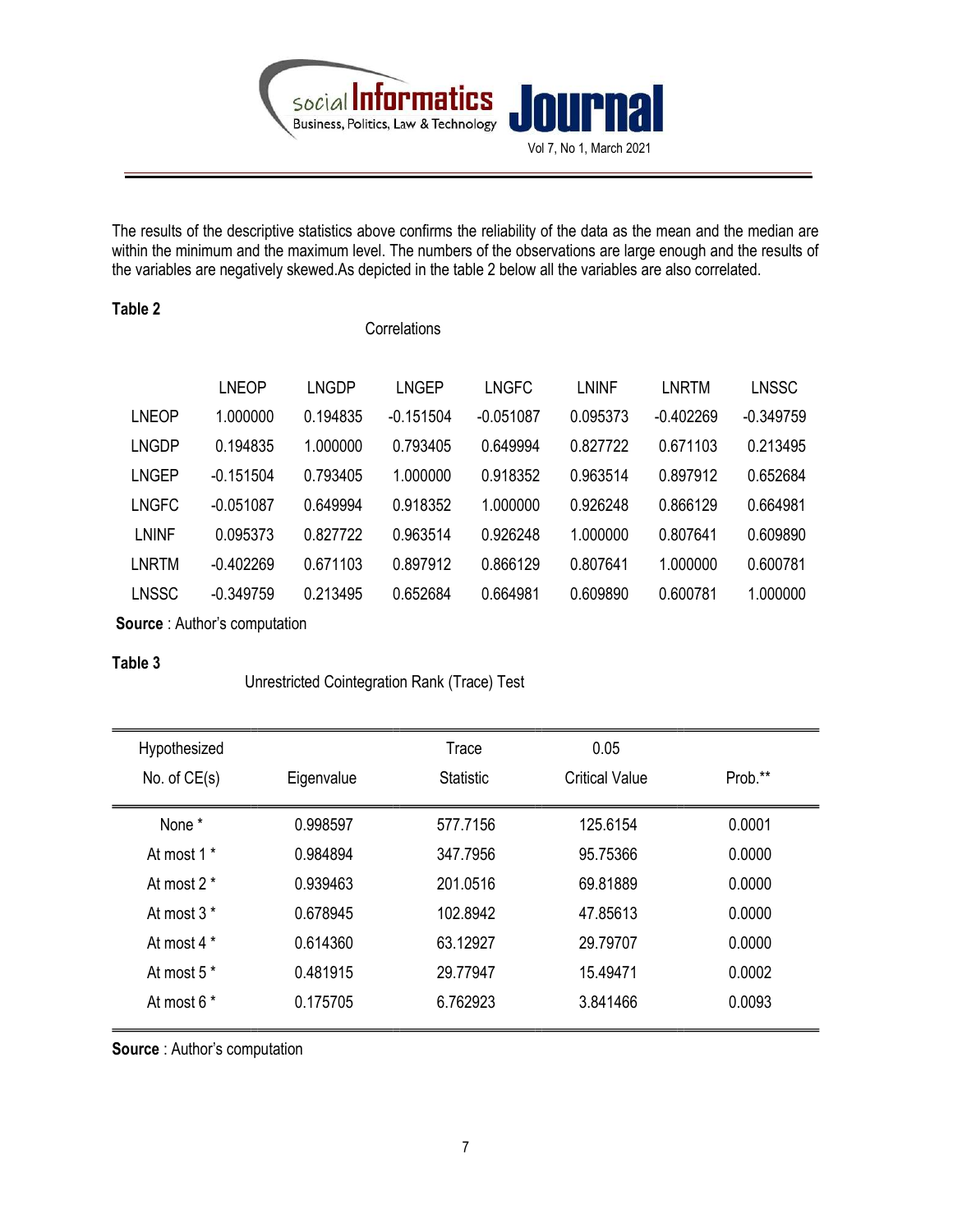

Table 3 and 4 shows the result of the cointegration trace and Maximum Eigenvalue test respectively, to determine whether all the variables employed can move together in the long run. The test confirms that all the seven variables are cointegrating at five percent level of significance and that they are statistically significant. This means that we reject the stated null hypothesis in the research.

## Table 4

Unrestricted Cointegration Rank (Maximum Eigenvalue) Test

| Hypothesized<br>No. of $CE(s)$ | Eigenvalue | Max-Eigen<br><b>Statistic</b> | 0.05<br><b>Critical Value</b> | Prob.** |
|--------------------------------|------------|-------------------------------|-------------------------------|---------|
| None *                         | 0.998597   | 229,9200                      | 46.23142                      | 0.0000  |
| At most 1 *                    | 0.984894   | 146.7441                      | 40.07757                      | 0.0001  |
| At most 2 *                    | 0.939463   | 98.15732                      | 33.87687                      | 0.0000  |
| At most 3 *                    | 0.678945   | 39.76496                      | 27.58434                      | 0.0009  |
| At most 4 *                    | 0.614360   | 33.34980                      | 21.13162                      | 0.0006  |
| At most 5 *                    | 0.481915   | 23.01655                      | 14.26460                      | 0.0016  |
| At most 6 *                    | 0.175705   | 6.762923                      | 3.841466                      | 0.0093  |

Source : Author's computation

#### Table 5 Dependent Variable: LNGDP

| Variable                                                                                                           | Coefficient                                                                | Std. Error                                                                                                     | t-Statistic                                                                | Prob.                                                    |
|--------------------------------------------------------------------------------------------------------------------|----------------------------------------------------------------------------|----------------------------------------------------------------------------------------------------------------|----------------------------------------------------------------------------|----------------------------------------------------------|
| <b>LNRTM</b><br><b>LNSSC</b><br><b>LNGEP</b><br><b>LNINF</b><br><b>LNEOP</b><br><b>LNGFC</b>                       | 0.144071<br>0.094361<br>0.024323<br>$-0.051157$<br>0.152522<br>$-0.171957$ | 0.002980<br>0.017027<br>0.111986<br>0.423445<br>0.227812<br>0.118836                                           | 1.365881<br>0.898921<br>0.217198<br>$-1.396068$<br>0.669508<br>$-1.447018$ | 0.0018<br>0.0068<br>0.0295<br>0.1726<br>0.0081<br>0.1579 |
| R-squared<br>Adjusted R-squared<br>S.E. of regression<br>Sum squared resid<br>Log likelihood<br>Durbin-Watson stat | 0.833318<br>0.806434<br>0.015812<br>0.007750<br>104.2118<br>1.866746       | Mean dependent var<br>S.D. dependent var<br>Akaike info criterion<br>Schwarz criterion<br>Hannan-Quinn criter. |                                                                            | 1.999335<br>0.035939<br>5.308749<br>5.047519<br>5.216653 |

Source : Author's computation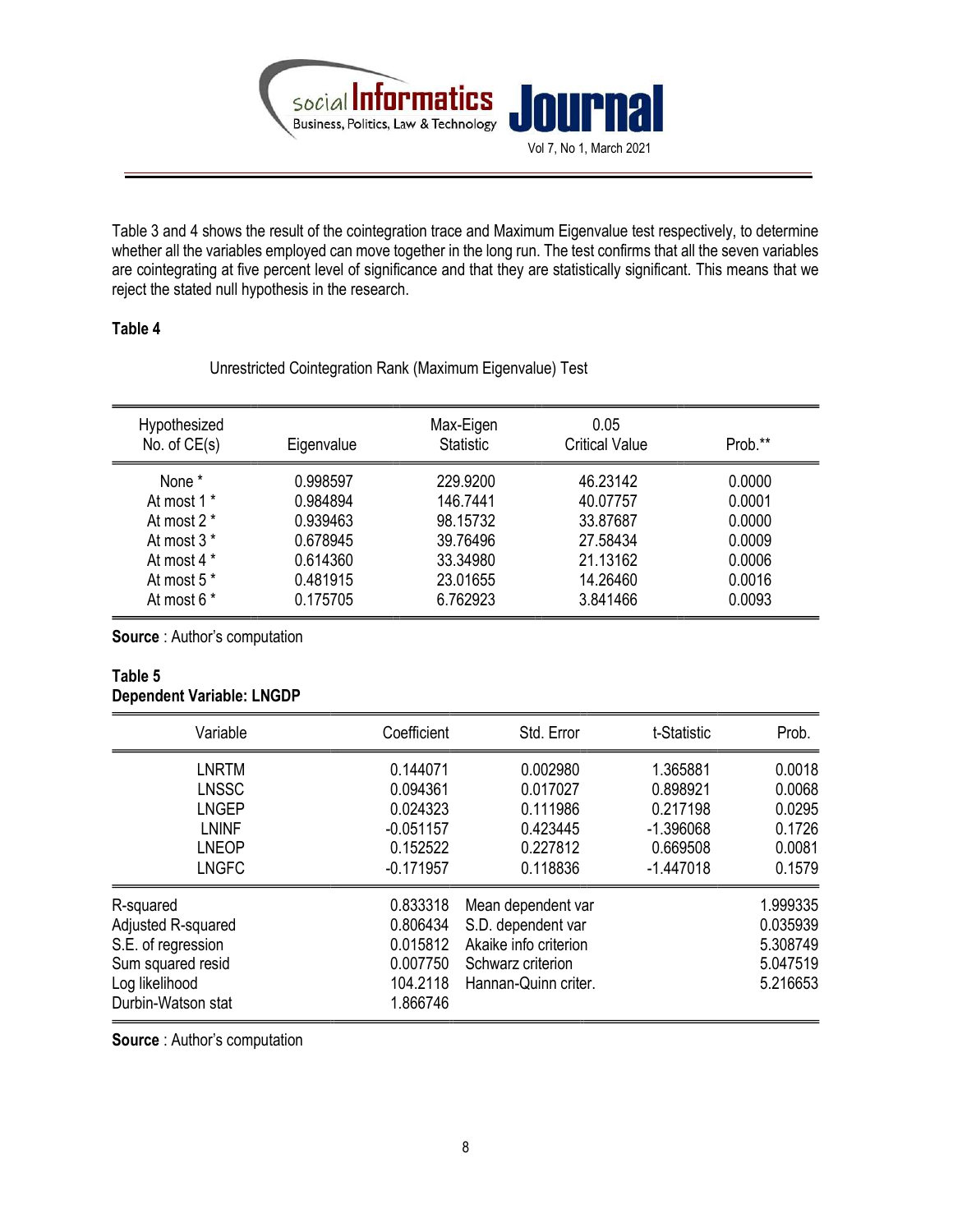

The above result shows that 1% change in remittances will lead to 14% increase in economic growth and the result is statistical significant; In line with investment in human productivity through secondary school shows that remittances has positive effects on education in Nigeria as 1% change in secondary investment would lead to 9% increase in growth and it is statistically significant. More inflation would lead to more remittances as one percent change in rate of inflation would lead to 5% decrease in economic growth and result is not statistically significant. Adjusted R<sup>2</sup> in the result shows that all explanatory variables were able to explain 81% variation in output. The Dubin Watson result tells us about the serial correlation level which should be 2.This result shows 1.87 %which is approximately 2 and shows strong positive correlation.

# Table 6: Higher Order Test

Heteroskedasticity Test: Breusch-Pagan-Godfrey

| F-statistic         | $0.831574$ Prob. $F(6,30)$   | 0.5550 |
|---------------------|------------------------------|--------|
| Obs*R-squared       | 5.276146 Prob. Chi-Square(6) | 0.5089 |
| Scaled explained SS | 9.403670 Prob. Chi-Square(6) | 0.1521 |

The above heteroskedasticity result shows that it is not statistically significant, and the null hypothesis need tobe rejected and; hence the results is suitable and can be used for positive predictions.

# 4. CONCLUSION AND RECOMMENDATIONS

Remittances constituted a significant aspect of household consumption in Nigerian economy and this has to a great extent reduce the pressure of poverty on the economy. Developing countries lack adequate infrastructural facilities and the require macro economic aggregates for the wellbeing given the rate of increasing population. The influx of human resources into the developed economies makes it easy for the advanced countries to have elements of cheap labour in the short run and when the migrants become residents, they becomes valuable assets to developed countries..Money and other assets sent home by the migrants for consumption and investments in some cases improve the level of economic growth in the short run as it can be deduced that the working migrant eventually moves their families abroad .

High rates of poverty coupled with the increasing rate of unemployment and increasing population makes it difficult for the population to provide qualitative and quantitative education for the children and wards. With remittances, most homes that have migrants in abroad are able to provide better education for the children as remittances have significant influence on the output coupled with the reduction in the level of poverty in most homes. However, the economy should not encourage excessive migration as this would result to a loss of resources to the nation in the long run.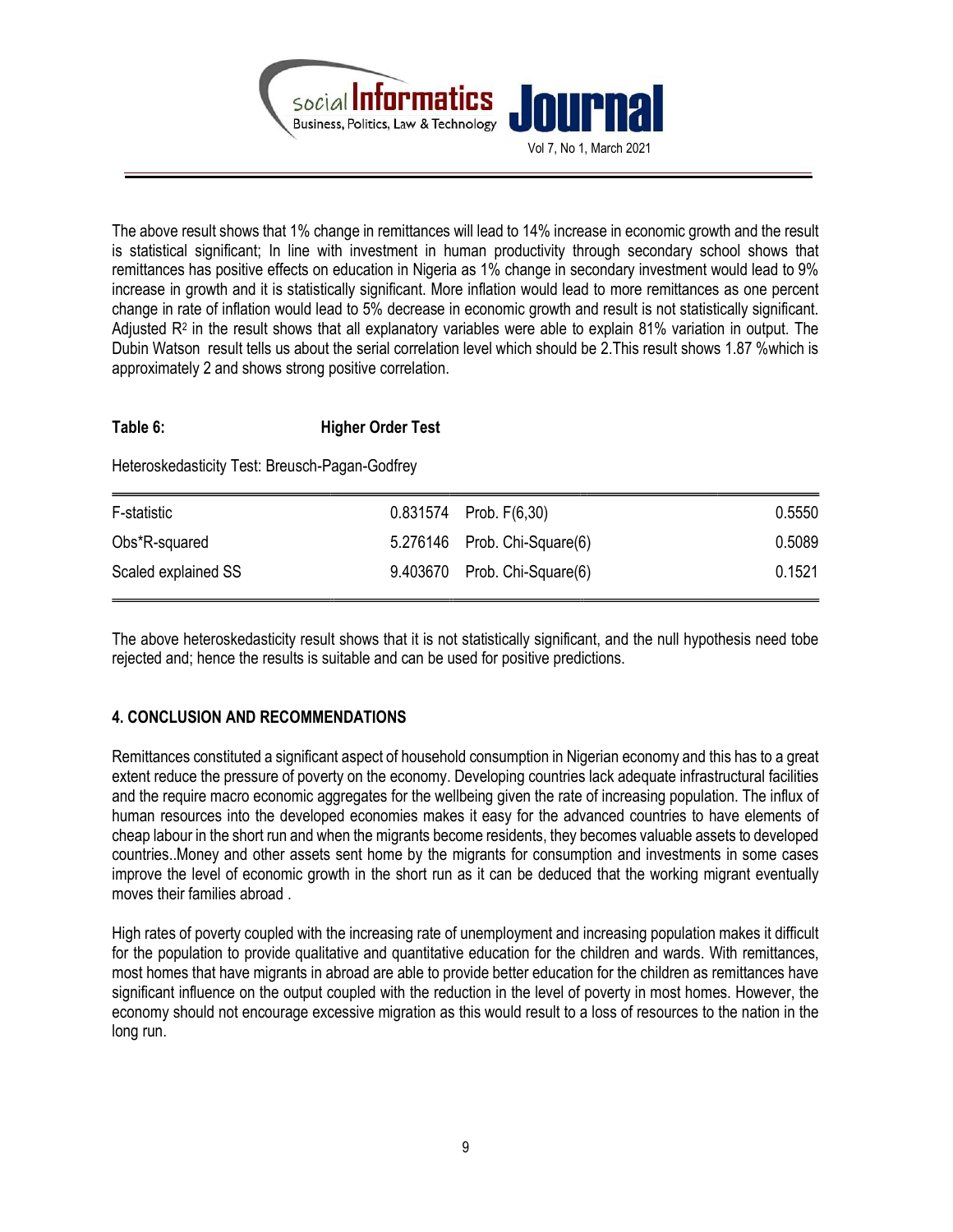

Government should ensure that the basic macroeconomic objectives are provided to the economy so as to reduce the influx of migrants and improve the economic growth. When there is conducive secured environments, investments would be encouraged, investors from around the world would be attracted, employment of youths would increase, production would increase and export would also increase and the economic growth would improve too.It costs a lot to travel out of developing countries to developed economy.

The huge amounts involved might not be recouped as early as possible especially if the migrant cannot secure work as early as expected which might put the family at home country into problems from banks and other lending firms. Therefore, the effects of migrants expenditure on economic growth is another suggested research topic for further studies.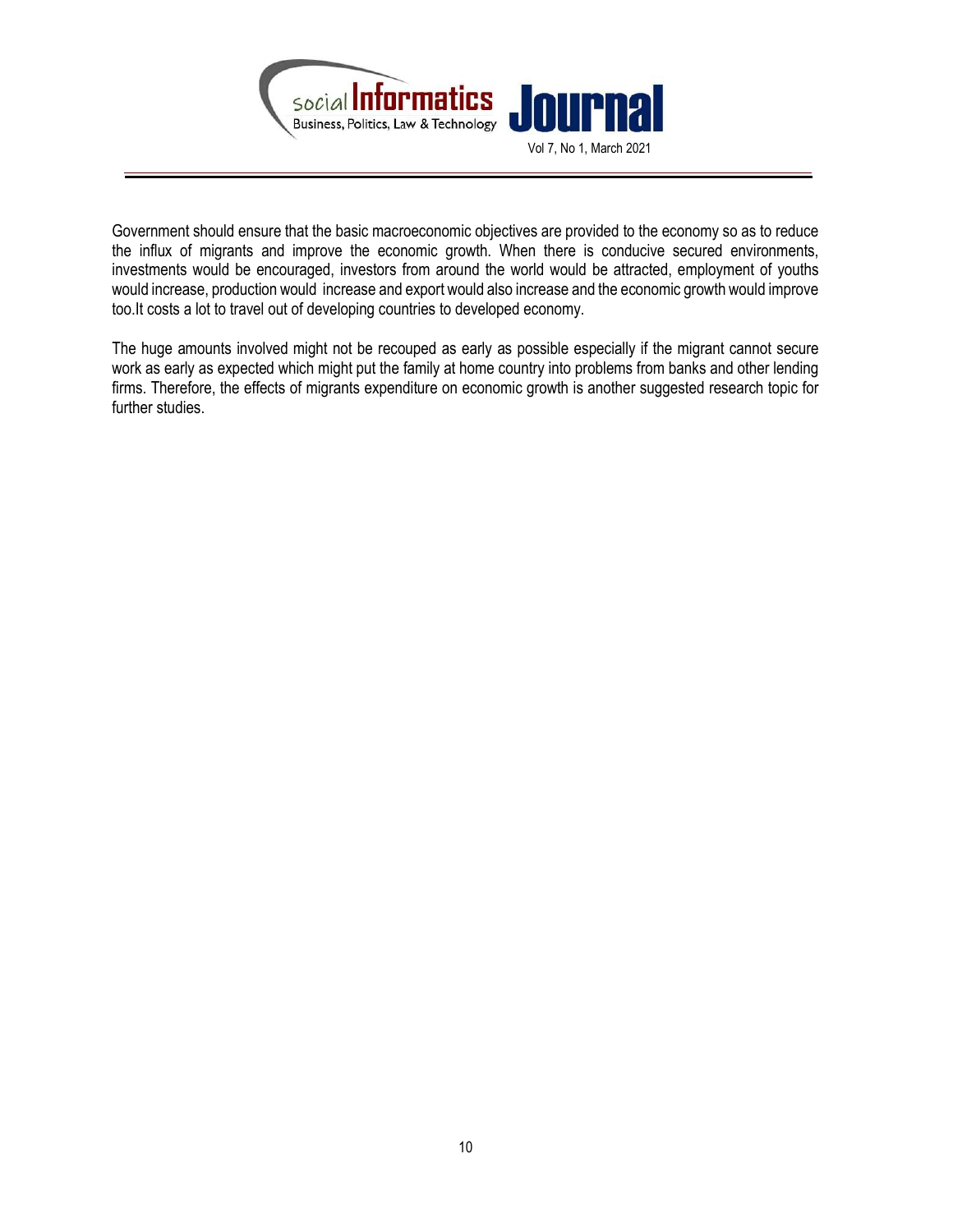

## **REFERENCES**

- 1. Acosta, P., Calderón, C, Fajnzylber, P. and López, H. (2008). What is the Impact of International Migrant Remittances on Poverty and Inequality in Latin America?, World Development. .36 (1) .89-114.
- 2. Adams, R. H. and Page, J. (2005). Do International Migration and Remittances Reduce Poverty in Developing Countries?, World Development 33 (10) 1645-1669.
- 3. Agu, C. (2009) Remittances for Growth: A Twofold Analysis of Feedback between Remittances, Financial Flows and the Real Economy in Nigeria, in African Econometric Conference, Nigeria.
- 4. Ahlburg, D. A. (1991). 'Remittances and their Impact: A Study of Tonga and Western Samoa,' Pacific Policy. Paper No.7. Canberra: National Centre for Development Studies.
- 5. Brown, R. P., and Ahlburg, D. A. (1999). Remittances in the South Pacific, International Journal of Socio-Economicsno. 26 (1). 325-344.
- 6. Hadi A. (1999) Overseas Migration and the Well-being of Those Left Behind in Rural Communities of Bangladesh. Asia-Pacific Population Journal 14(1): 43 - 58.
- 7. Harris,J.RAnd Todaro,M.P. (1970) Migration, unemployment and development: A two- sector analysis. American Economic Review 60 (1) 126 -42
- 8. Hernandez- Coss, R and Bun, C. E. (2006), The U.K. –Nigeria Remittance Corridor Challenges of Embracing Formal Transfer Systems in a Dual Financial Environment, Paper presented at the Second International Conference on Migrant Remittances, London,13-14,
- 9. Iheke, O.R. (2012) The effect of remittances on the Nigerian Economy. International Journal of Development and sustainability, 1 (2) 614 – 621
- 10. Lucas, R.E.B, and Stark O.(1985): "Motivation to Remit: Evidence from Botswana," Journal of Political Economy, Vol. 93, No. 5, 901- 918
- 11. Puput (2010) The Macroeconomic Impact of Remittances In Ghana, Available at http://www.acrobatplanet.com/non-fictions-ebook/ebook-macroeconomic-impact-Remittances ghana.htm
- 12. Rao, B, & Hassan, G (2009). Are the Direct and Indirect Growth Effects of Remittances Significant?, MPRA Paper, 18641 Available from: < http://mpra.ub.uni/muenchen.de/18641 /1/MPRA\_ paper\_18641.pd>.
- 13. Ratha, D. (2003). Workers Remittances: An Important and Stable Source of External Development Finance, Global Development Finance.Washington, World Bank).
- 14. Sims, A and Lake, R (2000:) Trade Investment, Business, and Sustainable Development. Earth Summit 2002.
- 15. Udah, E.B. (2011). Remittances, Human Capital and Economic Performance in Nigeria, Journal of Sustainable Development in Africa,13 (4).
- 16. Ukeje, E. U. & Obiechina, M. E. (2013). Workers' Remittances Economic Growth Nexus: Evidence from Nigeria, Using an Error Correction Methodology,' International Journal of Humanities and Social Science, 3 (7), 212-227
- 17. Uzochukwu, A. and Chukwunonso, G.I. (2014) Impact of Migrant Remittances on Health and Education Outcomes in Sub-Saharan Africa . IOSR Journal Of Humanities And Social Science . 19,( 8), 2279-0837, p-www.iosrjournals.org
- 18. World Bank, (2008). Global monitoring report 2008: MDGs and the environment: Agenda for inclusive and sustainable development. World Bank, Washington DC. http://www.gtz.de/de/dokumente/en -global monitoring